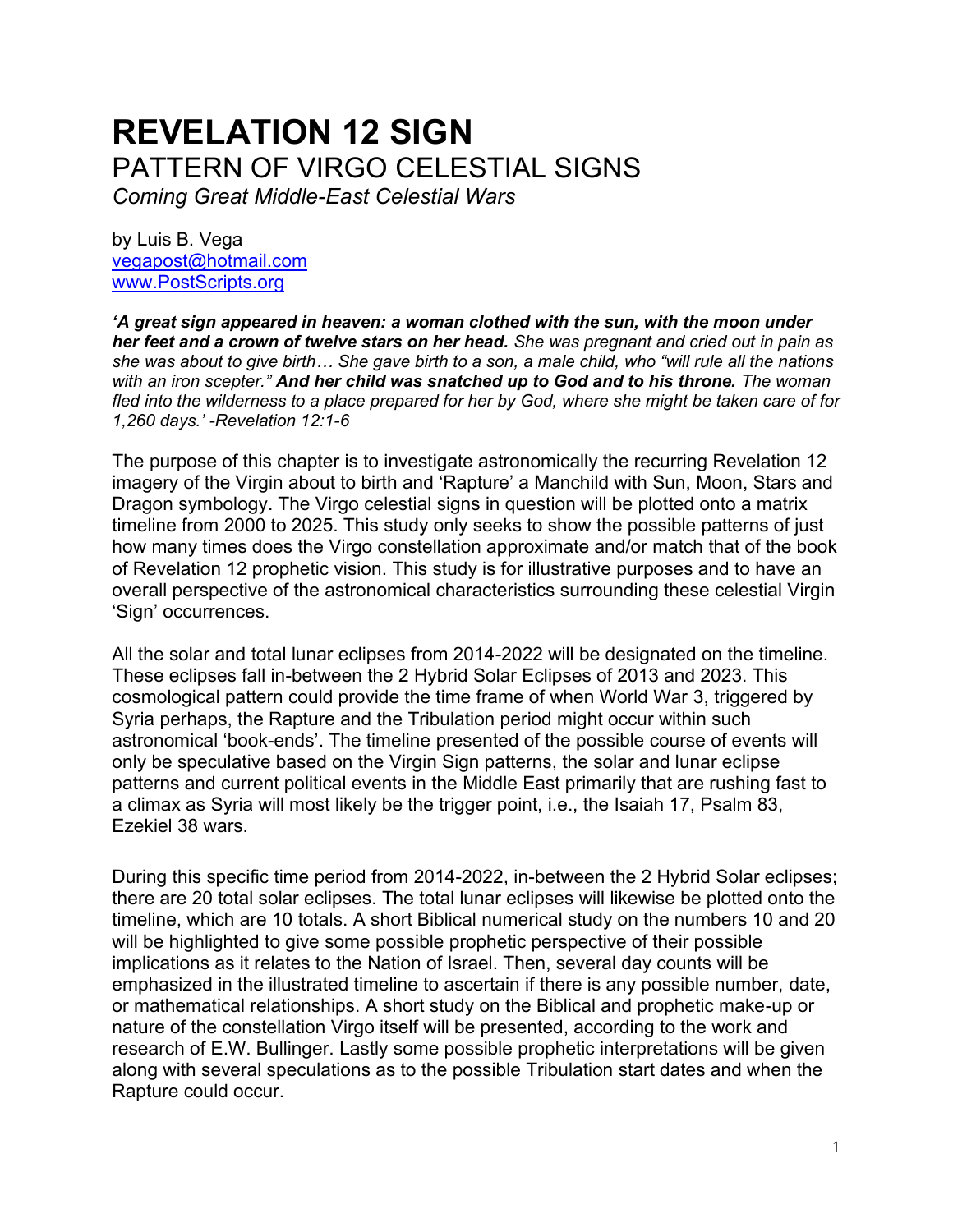# **Celestial Virgo Prophetic Patterns**

This is based on such Biblical and prophetic celestial patterns in the constellation Virgo, most notably that of the sign that takes place in 2017. Based on the Virgo Sign and eclipse patterns, there does appear to be some very unique number associations, time periods and mathematical relationships to when the Rapture and Tribulation could occur astronomically that is. Out of the 2000-2025 time period considered, only 5 'Signs' in Virgo have the Moon under feet and Sun in the head of Virgo. If the Revelation 12 heavenly sign of the Women with the Sun, Moon, Stars, Birthing, Rapture and Dragon does correlate to the 2017 alignments in September 22/23, 2017, then the 'Sign' itself is prescribing a 'Rapture' to take place first. It is peculiarly only in 2017 that all the components, as depicted in Revelation 12 vision occur in Virgo.

- *1. 2001*
- *2. 2015*
- *3. 2017*
- *4. 2018*
- *5. 2020*

The corresponding effects of the Virgo Sign of 2017 could either be caused by an event such as a World War in the Middle East for example that could be leading up to the Rapture or an event immediately after the event. Nonetheless, based on the order of the 'Sign' itself, it could happen before the Great Celestial War can occur also. This is in regard to the subsequent expulsion of Lucifer from Heaven that many believe will thus occur after the Rapture. Lucifer currently has access to the Civil Court in Heaven as the *Accuser of the Brethren*.

As to how long will it be from the initial Rapture to the Great Celestial War and the subsequent eviction of Lucifer from Heaven? That remains to be seen. And one question to ask is if it is concerning the same one and only 'Rapture'? The 2017 Virgo sign might well involve Rapture, but many End-Time students of Biblical prophecy speculate that there are multiple Raptures occurring as it relates to the Tribulation Period. There are 7 Raptures precisely in the book of Revelation. This is why there is much confusion as to a pre, mid or post-Tribulation Rapture theories. In essence, they are all correct in that there is more than 1 Rapture event. The big controversy is over the Rapture of the Church because it will the initial one that starts the serious of the subsequent Raptures to come.

One aspect of the prophecy or vision is certain regarding the Virgo celestial sign. This certainty is that soon after the Rapture, there will be an all-out Satanic assault on Earth, as it is in Heaven. At such a time, the Great Celestial War by Lucifer and his Fallen Angels will occur. Thereafter, Lucifer will be cast out of the Courts of Heaven and even from his current authority as the 'Prince of the Power of the Air'. It will be part of his descending stages of divine judgment to the Bottomless Pit and eventual destruction in the Lake of Fire for all eternity. It is interesting to consider that when the Rapture of the Church does take place, it will be in the 'Air' …the very territory of Lucifer that the LORD has redeemed and will occupy.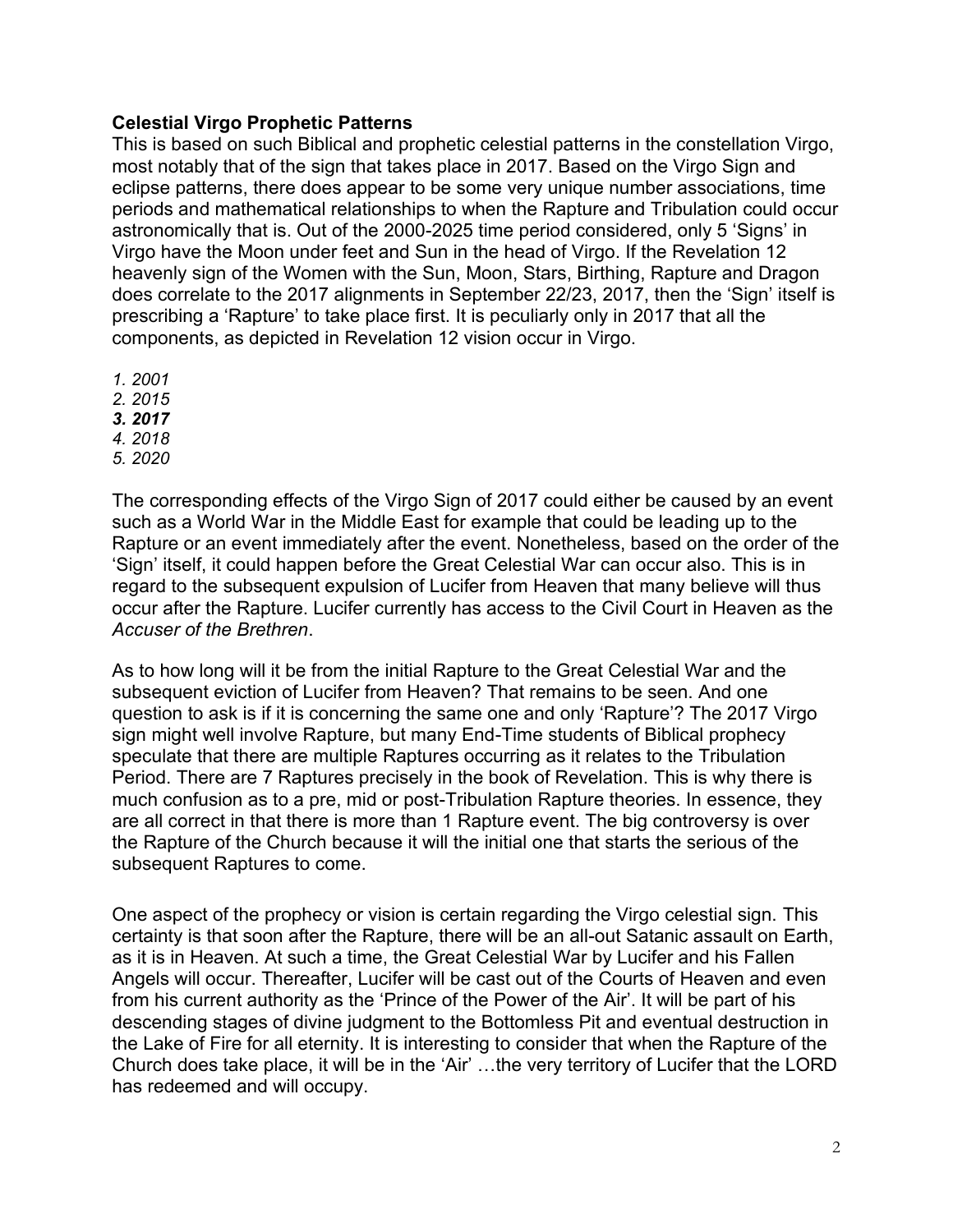## **Possible Timeline of Tribulation**

Christ at the cross of Calvary not only redeemed His Church, His Bride, the Earth, but all of Fallen Creation to include the very territory that Lucifer currently has dominion over, the 'Air' and the 'Heavenly places' according to Matthew 28:18. It will be from the air that Jesus will rendezvous with the raptured Bride, in the heart of enemy territory. From this realm, Lucifer and his minions will launch his last assault into Heaven from where he has judicial access until the Rapture. Thereafter will be the time that Satan is cast down to the Earth. This could correspond to the last 42 months that is referred to as the Great Tribulation.

Per some interpretations of the End Times, this timeline presented in this study only seeks to highlight possible sequence of events that could happen based on the prophetic Revelation 12 vision. For one, such speculative dates are based off the Virgo celestial sign pattern, the solar and lunar eclipse patterns, some particular time and date counts and current events in the Middle East. Some notable factors for this possible timeline are based on what the current geo-political sequence of events has led the Middle East with the Arab Spring, Egypt and now Syria to possibly be the long awaited occultic start to World War 3.

It appears that Syria will be next in line to experience the New World Order's ravaging of a sovereign country. This has been done to Iraq, Afghanistan, Tunisia, Libya, Egypt and now Syria. It has been the Luciferian Doctrine of Divide and Conquer. From an eschatological point of view, the LORD is allowing the chess board of political maneuvering to set the stage in the Middle East for the final Tribulation Period to discipline Israel and judge the nations at Armageddon.

This is a whole other study in itself. Nonetheless, at lease astronomically, if the 2 bookend Hybrid solar eclipses and the Virgo celestial signs are any indication of this coming time period, then the next few years, 2016-2019 in particular are to be looked at with great anticipation but with hope and horror of what is to come prophetically. A year in the Spring when the possible timeframe for the much anticipated 'Peace and Safety', is expected to occur by way of the Israeli-Palestinian peace talks of dividing Israel into 2 states but then Sudden Destruction shall come upon them. The Isaiah 19 destruction of Damascus might occur as Syria will most likely be the trigger point that leads to World War 3.

A tactical nuclear strike by Israel against Syria would also serve to put Iran on notice with respect to Iran's nuclear program. This study suggests that the Psalm 83 War with Israel will be World War 3 between the Jewish State and its Muslim enemies. As perhaps the chemical and biological attacks in Syria spill over into Israel, Israel nervously acting out of self-preservation, will take out the majority of the chemical and biological caches in Damascus by a nuclear device that leads to the 'sudden destruction' and World War. This will in turn prompt the Psalm 83 Muslim coalition of Inner-Ring of Muslim nations to attack Israel.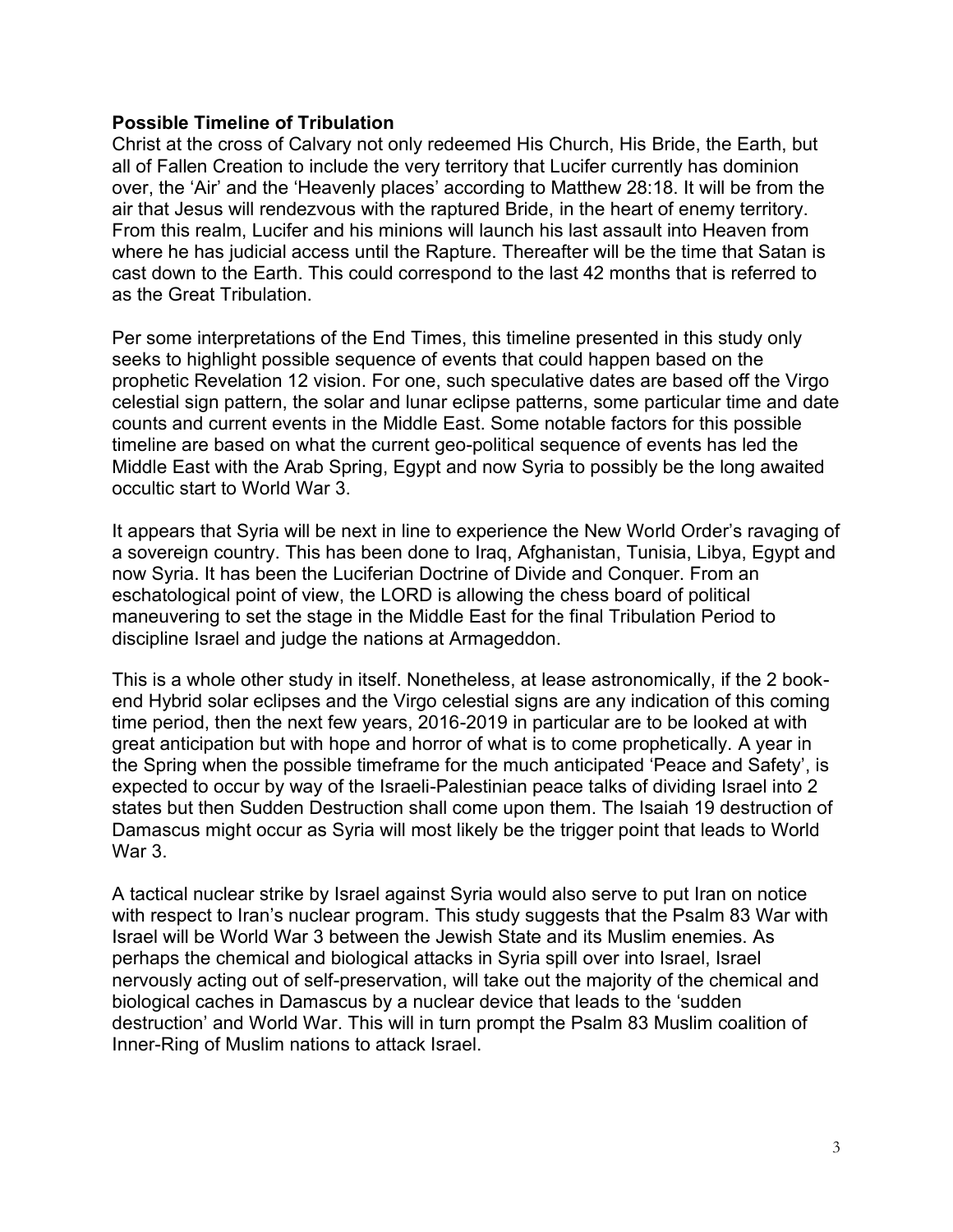#### **Possible Scenarios**

Thus, this timeframe could be the possible 'Rapture Zone' as with Sodom and the Flood typology of escaping before sudden destruction came. Sodom is the 'type' for the Church that leaves, the Flood is the 'type' for Israel that stays. In Romans 6:5 it does allude to Believers in Jesus following in the same sequence of the Resurrection of Christ. Since Christ arose in Spring, it could be the time of the Rapture and Resurrection then, if not at Pentecost, then Rosh HaShanah. As Israel is prophesied to prevail in the Psalm 83 War, Israel will live in 'un-walled cities' thereafter with a false sense of security and peace.

After the supernatural defeat of the inn-ring Muslim alliance thereafter the AntiChrist 'Confirms the Covenant' with the Many for 7 Years that is implemented. The 3rd Temple is initiated with Daily Sacrifices. The subsequent 7 Year 'Covenant' could be corresponding to the Jubilee Year, as per some calculations on Yom Kippur and the Luciferian 'Year of Light' 5776. As it is, the Oslo Accords stipulates a 7-year timeframe that just needs to be 'confirmed'. Then the Ezekiel 38 War of outer-ring Muslim nations attack Israel. This invasion will be, in essence retaliation for the Muslim defeat by Israel during the Psalm 83 War. This could accommodate the 7 months needed to bury dead and the 7 Years to burn the nuclear weapons for fuel in Israel.

The AntiChrist sets up his biometric New World Order (NWO) 666 Mark currency worldwide after the collapse of the current economic order due to World war. This alone follows the same pattern established after the  $1<sup>st</sup>$  and  $2<sup>nd</sup>$  World Wars, in that that a 'New Order' for the world at large came about, it in terms of world politics, governance and economy. The Revelation 12 Heavenly Sign in Virgo occurs around on September 22/23, 2017 as Rosh HaShanah is ending. Since a 'Rapture' had preceded this event, the War in Heaven ensued as Lucifer is evicted out of Heaven; dethroned from being Prince of the Power of the Air any longer as the Rapture rendezvous in the Air had usurped his authority over it.

Thereafter, Lucifer is thrust to the Earth to make way for Thrones and Powers to be given to the Bride of Christ after Bema Seat evaluations of the Saints. During this time is the possible timeframe of when Lucifer, having been cast out of Heaven due to the Celestial War, indwells the AntiChrist and stops the Daily Sacrifices and sets up the Abomination in the 3rd Jewish Temple and proclaims himself to be 'god'. He then pursues Israel into wilderness to destroy the Remnant. Worldwide persecution ensues and capital punishment is handed down to those that refuse to participate in the NWO economy.

The Remnant of Israel flees to the wilderness in Petra for the next 1260 days or 42 months that is described as the 'Great Tribulation' or the Time of Jacob's Troubles'. Possible timeframe of when Jesus Christ's 2nd Coming or Perusia will appear and the final Battle of Armageddon occurs. Christ returns at Fall Feasts to set up Kingdom on Earth. Astronomically, it is generally agreed upon that the constellation Virgo does depict such an image that the Book of Revelation 12 vision presents. Virgo is one of the 12 'Houses' or Signs of the Zodiac or Mazzaroth.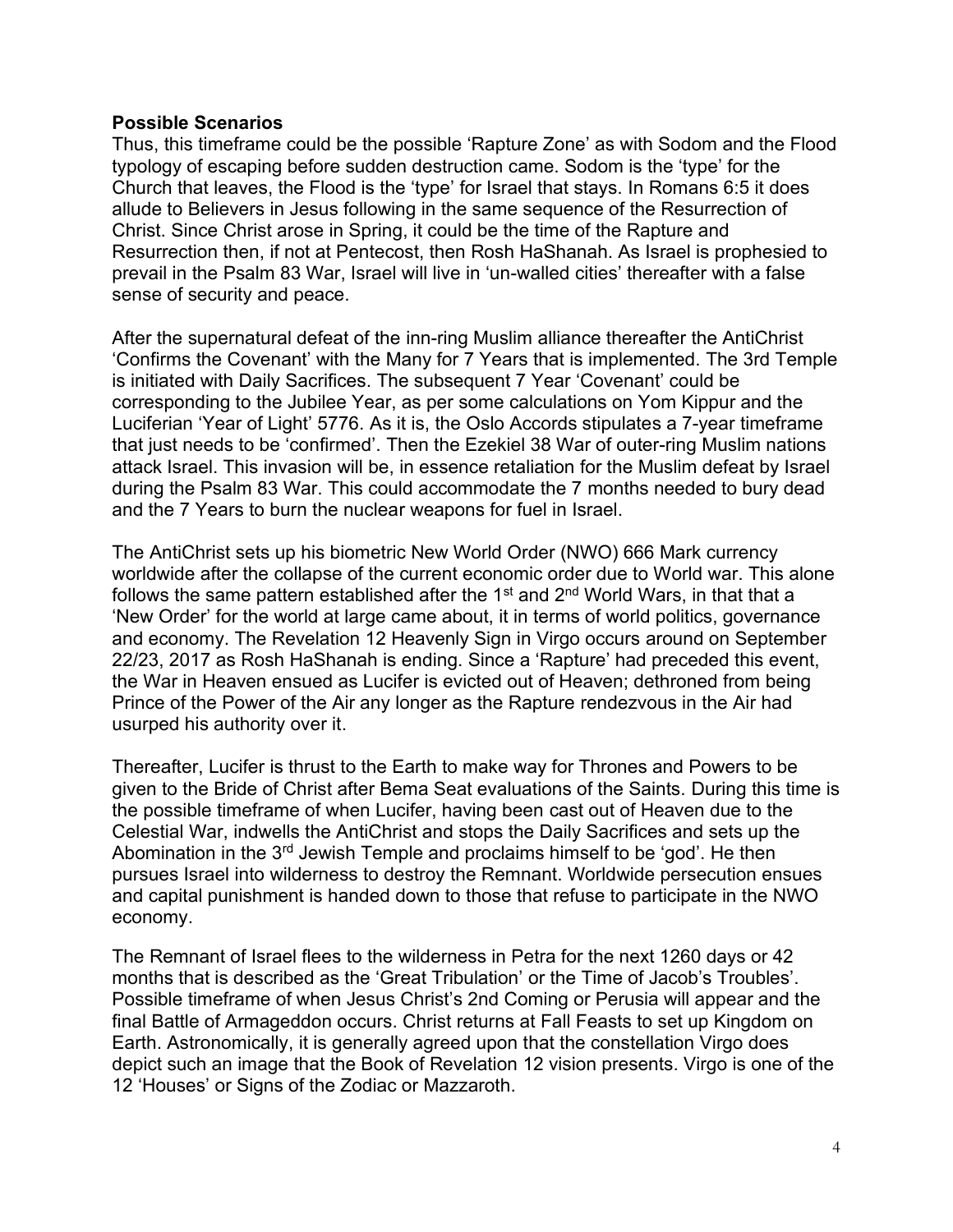From Earth's perspective, the Sun appears to traverse the 12 signs, 1 per month on average. There are actually 13 Signs in the Mazzaroth or Zodiac. The Sun will usually pass through Virgo on the Ecliptic in the Fall months, around September to October of a given year. What is fascinating is that the configuration or depiction of Virgo makes for an interesting anthropomorphic construct. For one, the planets or the 'wonderers' as they are often referred to by most cultures, appear to be 'birthed' in-between Virgo's legs. This area of Virgo depicts a typology of a birthing of the planets. The planets will either be in close proximity to the Ecliptic or above it and in-between the legs of Virgo when this happens. Based on the research done, this study only finds a pattern of 5 Virgo Signs that occur from 2000-2025.

These times approximates and/or mirrors that of the Book of Revelation 12 vision. Thus this Virgo pattern could possibly give a clue as to when the Rapture of the Church is to take place if it is chronologically presented and if in fact the Revelation 12 typology corresponds to the Sun being in the constellation Virgo either in September or October of a given year. Perhaps the Rapture is to occur before the Fall, but not necessarily on any Jewish Feast days such as Rosh HaShanah, Yom Kippur, Tabernacles, or the 8th Day Assembly but perhaps. The Virgo sign configurations, that occurred on 2001-2015- 2018-2020, in particular and based on the Revelation 12 typology, appear to be also in a *phi* ratio *φ* mathematical relationship in terms of their distance in relation to their time intervals.

The 2015-2018-2020 timespan is also in a phi ratio. These Virgo occurrences have 1 element in common to all; the planet Mercury is associated with their configuration. In the 2001 Virgo sign, Mercury was in direct conjunction to Spica. In 2015 Mercury was near Spica. In 2018 it will be somewhat distant to Spica but closer on 2020. The Virgo Sign is very unique during the 2017 occurrence. Although it is not like the prior Moon-Sun configurations as it does allow for some spectacular numerical symmetry when incorporated into the timeline with the other 3 Virgo signs of 2015-2018-2020.

The next occurrence happens on September 11, 2018 excluding end date for calculations. These 3 Virgo signs in themselves have thus a September 16-11-19 pattern that mirror each other based solely on the dates or it just could be mere coincidence. In 2001, this celestial Virgo sign occurred 7 days after 9-11 on September 28, 2001. Then on September 16, 2015 the sign coincides with 3 major possible prophetic occurrences. The 2015 Virgo sign had the following peculiarities.

- *1) Close time frame of the last Total Blood Moon of the Tetrad.*
- *2) Occurs close to a Partial Solar Eclipse.*
- *3) Occurs during the start of the Year of Jubilee per some.*

The September 11, 2018 sign occurs about 30 days from the Central Blood Moon of July 27, 2018. This is the Moon that will be over Jerusalem and has its counterpart occur back on June 15, 2011. These 2 Central Bull's Eye Lunar Moons are exactly 7- Years apart. It is also nearly occurring in the middle of the Triad of the 3 Total Blood Moons starting in February of 2018 and ending in January 2019.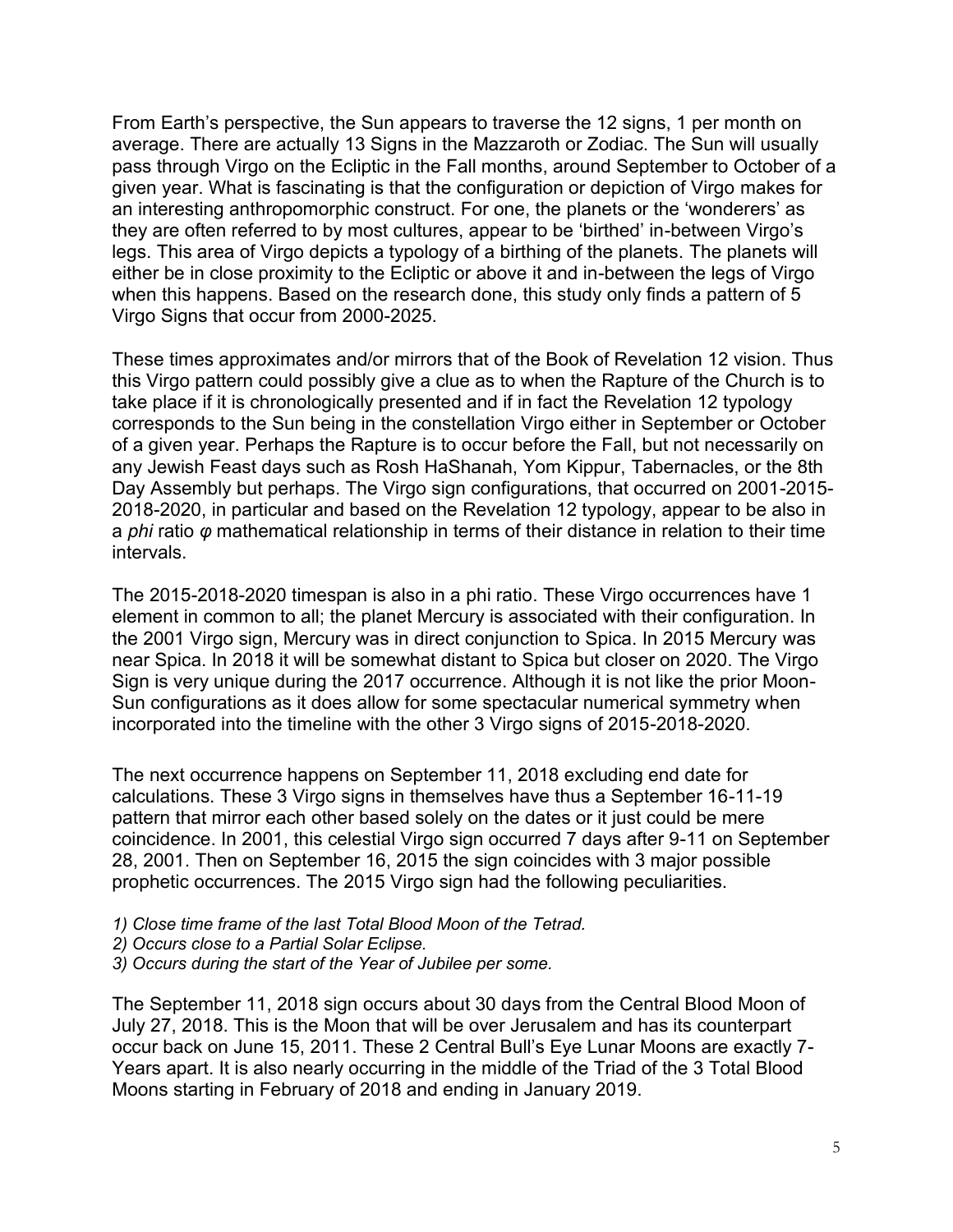## **Matrix of Revelation 12**

Thus the Virgo Sign occurring in 2018 could possibly allude to the middle of the Tribulation Period and then the last Virgo sign that occurs in 2020 may be signaling the conclusion of its prophetic implication. The matrix table below will attempt to illustrate the following. How many times since 2000 does the constellation Virgo approximate and/or mirror the Revelation 12 imagery? Here are the variables to consider based on the main factors related to the vision.

*1. How many times does the Moon appear 'under' the feet of Virgo?*

*2. How many times does the Sun appear at the 'head' of Virgo?*

*3. How many times does the Sun appear to 'cloth' Virgo?*

*4. How many times do planets become or appear to be 'birthed' when the Moon is under feet and the Sun is either at head or clothing Virgo?*

*5. How many times does a planet that is associated with a 'serpent' as in Ophiuchus and/or Serpens get aligned when the Moon is under foot and the Sun is at either the head or clothed and in Virgo?*

As the layers of probability get added on the mark and are more refined, the odds of such a complete matching of all 5 elements to occur on the same date as prescribed in Revelation 12 vision in the same constellation is astonishing mathematically. Since 2000, there have been only 4 times when the constellation Virgo has specifically had an approximation of the Revelation 12 imagery. What is of interest is that not until the 2017 celestial Virgo Sign do all the 5 aspects listed above perfectly occur. The 4 identified ones of 2001-2015-2018-2020 approximate the vision but not unlike the one in 2017. There appears to be a singular and period in the 2017 Virgo Sign that matches all the elements of the Revelation 12 vision exclusively.

Given the number of eclipses, both solar and lunar in-between the 2 solar Hybrids of 2013 and 2023 on the timeline presented, the symmetry is such that it could constitute a 'Menorah' pattern. It might be a stretch of the imagination, but it is interesting to contemplate. Could such sequence of eclipses be hinting at the corresponding number of years the Tribulation is to be? The timeline in-between the 2 Hybrid eclipse, visually at least appear to have a beginning with the Tetrad and middle with the Triad of eclipses and an end with a composition of eclipses as well.

Throughout this time period, there is a recurring pattern of 4s. The Tetrad is a 4; followed by 4 Solar Total Eclipses followed by 4 Partial Solar Eclipses in the 'middle' that then are mirrored after the Central Blood Moon in 2018 all the way to 2022. It would appear that this 'Central' Blood Moon is the center of this celestial astronomical 'Menorah' in more ways than one as it is also the center of the 3 Total Blood Moons. Perhaps this 'zone' is a sort of mid-point for the either the Tribulation to reach its midpoint, if you ascribe theologically to the 7th week of weeks that Daniel 9:27 alludes to or the interpretations based on having only 3.5 years remaining of the Tribulation.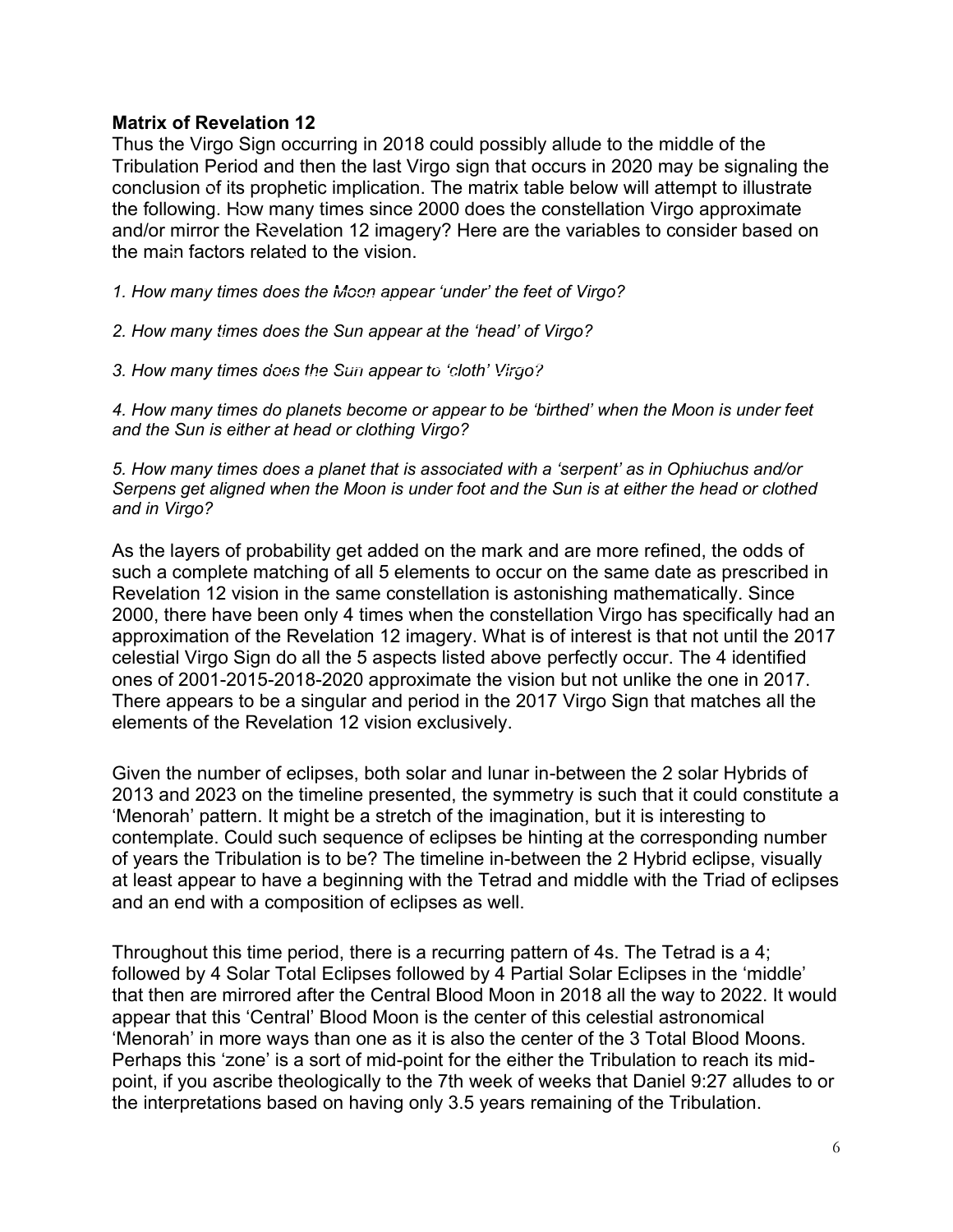## **Matrix of Revelation 12**

Here are some amazing symmetrical day counts that encompass this possible 'celestial' Menorah. From the September 16, 2015 Virgo sign to the September 23, 2017 Virgo sign, it is about 738 days. From the September 23, 2017 Virgo sign date to the September 11, 2018 Virgo sign is about 354 days. Then from the September 11, 2018 Virgo sign to the one on September 19, 2020 it is also about 739 days total. This would amount to about just a little over 5 years for this cluster of Virgo signs to play out their possible prophetic implications, if any.

The following table has the possible anthropomorphic representation of the constellation Virgo September-October of each year. Celestial alignments when Moon is at feet of Virgo and Sun is 'clothing' constellation.

| <b>YEAR</b> | Moon @ FEET    | Sun @<br><b>HEAD</b> | <b>Sun CLOTHED</b> | Planet(s)<br><b>BIRTHED</b> | <b>Dragon</b><br><b>AFOOT</b> |
|-------------|----------------|----------------------|--------------------|-----------------------------|-------------------------------|
| 2000        | Yes            | No                   | Yes                | No                          | No                            |
| 2001        | Yes            | Yes                  | <b>No</b>          | <b>No</b>                   | <b>No</b>                     |
| 2002        | Yes            | <b>No</b>            | <b>No</b>          | <b>No</b>                   | No                            |
| 2003        | No             | No                   | Yes                | No                          | No                            |
| 2004        | $\overline{N}$ | Yes                  | $\overline{N}$     | No                          | <b>No</b>                     |
| 2005        | No             | No                   | Yes                | Yes<br>(Jupiter & Mercury)  | No                            |
| 2006        | $\overline{N}$ | <b>No</b>            | Yes                | <b>No</b>                   | <b>No</b>                     |
| 2007        | $\overline{N}$ | Yes                  | $\overline{N}$     | $\overline{N}$              | <b>No</b>                     |
| 2008        | No             | <b>No</b>            | Yes                | <b>No</b>                   | <b>No</b>                     |
| 2009        | $\overline{N}$ | Yes                  | $\overline{N}$     | $\overline{N}$              | $\overline{N}$                |
| 2010        | <b>No</b>      | <b>No</b>            | Yes                | <b>No</b>                   | <b>No</b>                     |
| 2011        | $\overline{N}$ | $\overline{N}$       | Yes                | $\overline{N}$              | $\overline{N}$                |
| 2012        | <b>No</b>      | Yes                  | $\overline{N}$     | Yes<br>(Saturn)             | <b>No</b>                     |
| 2013        | <b>No</b>      | <b>No</b>            | Yes                | <b>No</b>                   | No                            |
| 2014        | $\overline{N}$ | <b>No</b>            | Yes                | $\overline{N}$              | <b>No</b>                     |
| 2015        | Yes            | Yes                  | No                 | <b>No</b>                   | <b>No</b>                     |
| 2016        | Yes            | <b>No</b>            | Yes                | $\overline{N}$              | No                            |
| 2017        | <b>Yes</b>     | <b>No</b>            | <b>Yes</b>         | <b>Yes</b><br>(Jupiter)     | <b>Yes</b><br>(Saturn)        |
| 2018        | Yes            | Yes                  | <b>No</b>          | <b>No</b>                   | <b>No</b>                     |
| 2019        | Yes            | No                   | Yes                | No                          | No                            |
| 2020        | Yes            | Yes                  | <b>No</b>          | <b>No</b>                   | <b>No</b>                     |
| 2021        | Yes            | <b>No</b>            | Yes                | No                          | <b>No</b>                     |
| 2022        | <b>No</b>      | No                   | Yes                | No                          | <b>No</b>                     |
| 2023        | <b>No</b>      | Yes                  | $\overline{N}$     | <b>No</b>                   | <b>No</b>                     |
| 2024        | $\overline{N}$ | $\overline{N}$       | $\overline{N}$     | $\overline{N}$              | $\overline{N}$                |
| 2025        | $\overline{N}$ | $\overline{N}$       | Yes                | $\overline{N}$              | <b>No</b>                     |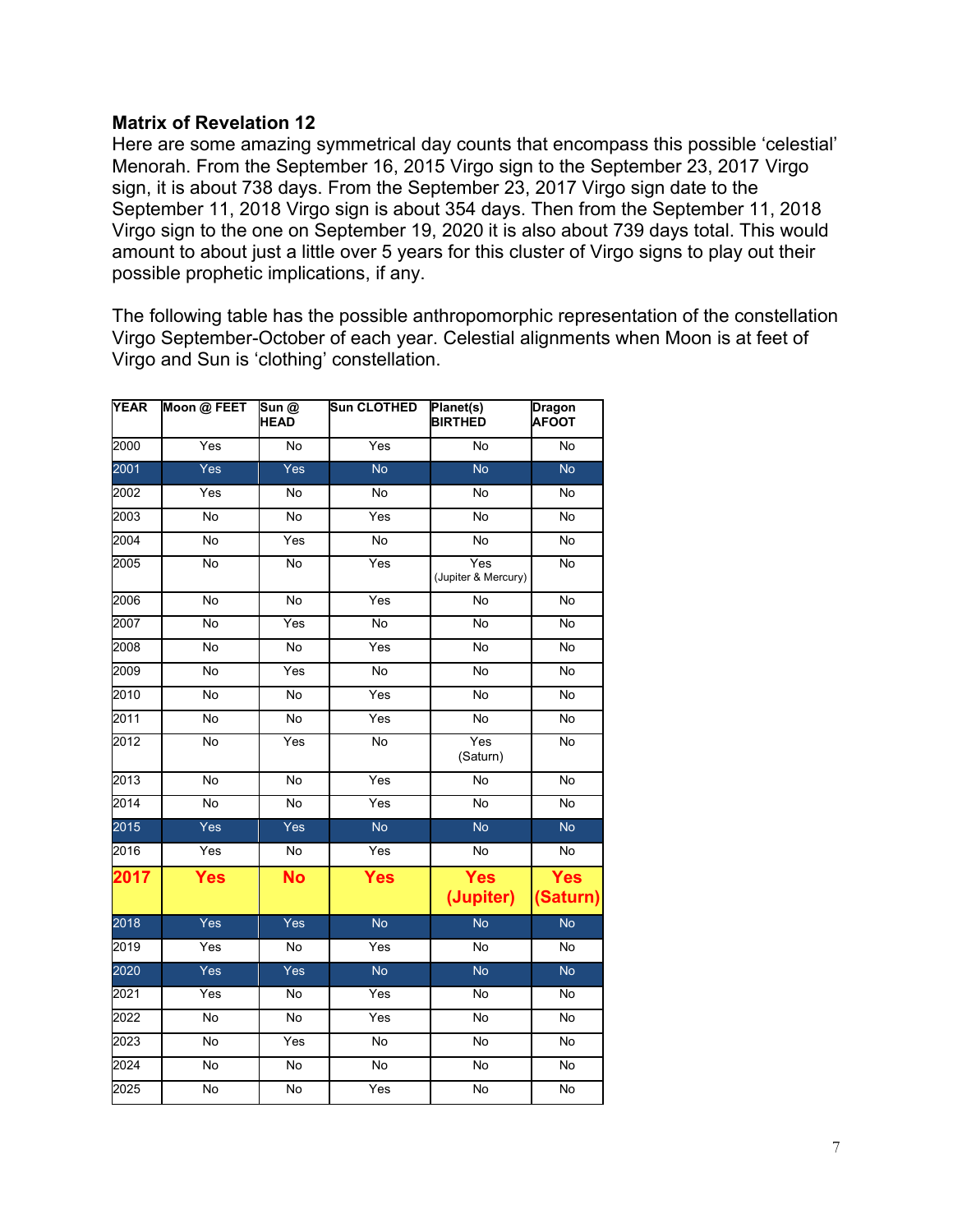## **The Number 10**

In-between the 2 bookend Hybrid solar eclipses, there are a total of 10 total lunar eclipses. The Number 10 represents YHVH's perfect order according to some that study the meaning of Biblical numbers. It is attributed to completeness thus when a new cycle is to begin. For example, Noah was the  $10<sup>th</sup>$  generation from Adam when worldwide judgment came upon the Earth and humanity. There were 10 Plagues in Egypt representing God's complete Judgment upon the kingdom that held Israel in bondage. During the Tribulation, it is speculated that the 2 Witnesses will have the power to replicate such plagues as Elijah performed.

Interestingly, the AntiChrist during the Tribulation will command a 10-nation confederation. As to Israel, the Old Testament records 10 Rebellions during the Wilderness journey to the Promised Land. Perhaps these 10 lunar eclipses that start with the Tetrad will culminate with the judgment of the world as a type of 'Sodom' and the Last Battle, Armageddon. If this time period from 2013-2023 is where this 'Judgment' and 'Last Battle' are to complete YHVH's judgment upon 'rebellious' Israel and the AntiChrist, then the astronomical occurrences alone provide a chilling omen of what is about to occur on Earth. Jesus Christ will judge the World, Jerusalem and Lucifer as alluded to in Acts 17.

# **The Number 20**

In the Bible, the number 20 has been found to be associated with the 12 Tribes of Israel and the nation as a whole; it is of betrayal, travail, and hardship. It speaks of conflict and preparedness. It can be seen a double '10' and thus falling short of the perfect and completeness, as in 21 or (7-7-7); thus, not a completion but a lacking. One such betrayal in the Bible occurs when Joseph is sold for 20 pieces of silver by his brothers. This alone echoes the betrayal of Jesus for 30 pieces of silver, a 20 plus a 10 at the hand of Judas.

Then Jacob spent 20 years with his uncle Laban travailing and anticipating a bride. In the time of the Judges, Israel waited 20 years before Samson came on the scene to deliver Israel from the oppression of the Philistines. In the Bible, 20 was the age for the Israelites entered the army and the age a Levite could start priestly service. Yet prophetically, as national Israel is not yet 'perfected', has betrayed the True Messiah, Jesus Christ. Nor has Israel been completed in 'faith'. perhaps this time period from 2013-2023 will see the Hand of LORD travail over Israel as it will be ironically betrayed by the false 'Messiah'.

This time of Daniel's 7<sup>th</sup> week of years will be characterized as 'The Time of Jacob's Troubles' to purify Israel's faith. The New Testament teaches that Israel has 'scales' over their eyes and are blinded in part as a nation from seeing Jesus as the Messiah much like Moses had to cover this face and 'hide' the Glory from the Israelites due to unbelief. It will have to take much tribulation and a 'time of Jacob's Trouble to wrestle the 'Synagogue of Satan' out of the Jewish nation. It will be a similar prophetic time when YHVH will transform Jacob into a true Prince, Israel.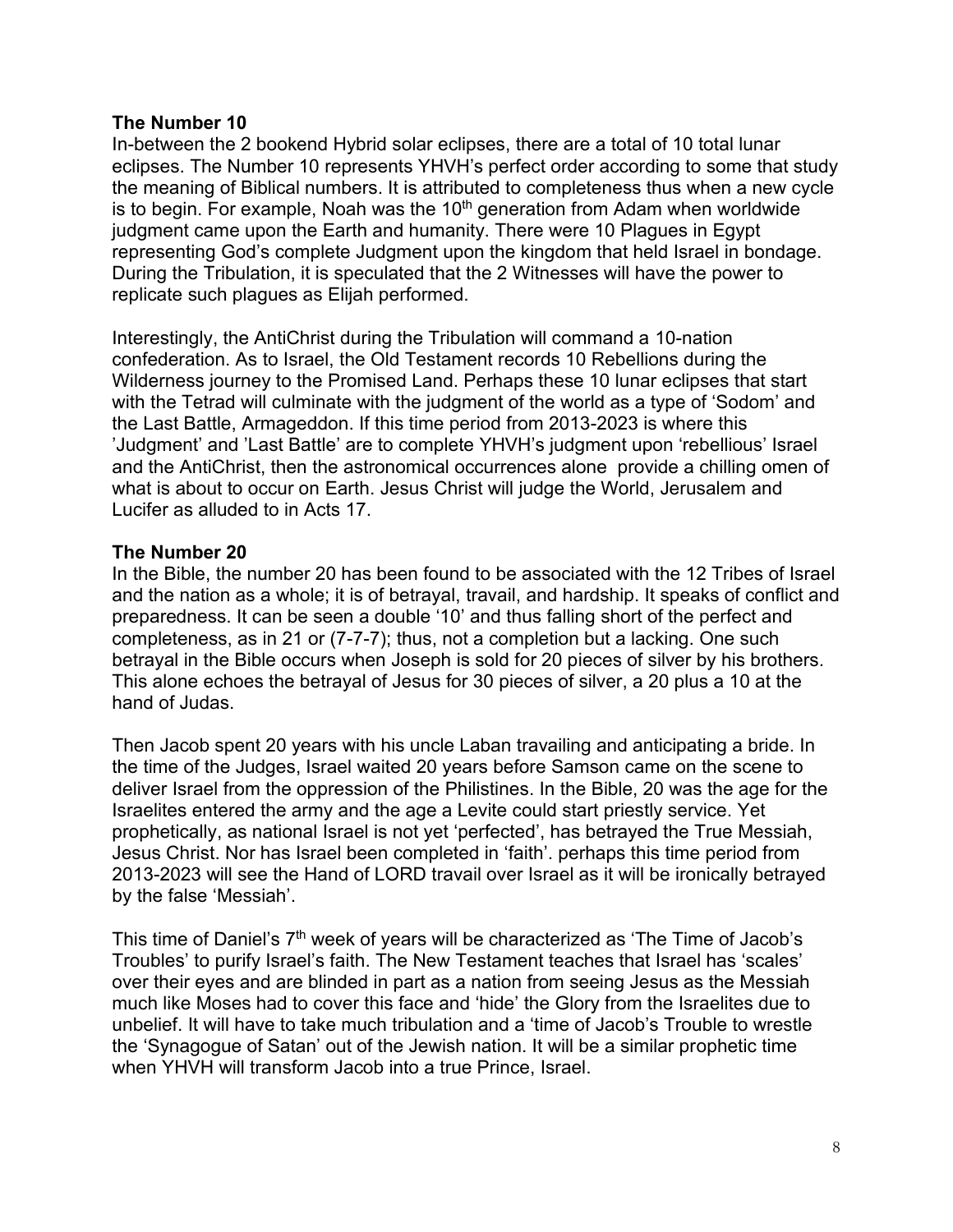# **Solar Eclipse Pattern**

2013 - 2023

Below is the list of solar eclipses that are bracketed by the 2 Hybrid solar eclipses of 2013 and 2023. The time span is just over 9 years but perhaps this symmetry of eclipses is hinting at when the possible Tribulation period would be positioned within, If it is either 7-Year or 3.5-Year duration. Suffice to illustrate only that such a symmetry alone, the eclipses do suggest a probable 7-Year duration of time.

| 2013 | May 10        | Annular        |
|------|---------------|----------------|
| 2013 | <b>Nov 03</b> | <b>Hybrid</b>  |
| 2014 | Apr 29        | Annular        |
| 2014 | Oct 23        | Partial        |
| 2015 | Mar 20        | Total          |
| 2015 | Sep 13        | Partial        |
| 2016 | Mar 09        | Total          |
| 2016 | Sep 01        | Annular        |
| 2017 | Feb 26        | Annular        |
| 2017 | Aug 21        | Total          |
| 2018 | Feb 15        | Partial        |
| 2018 | <b>Jul 13</b> | <b>Partial</b> |
| 2018 | <b>Aug 11</b> | <b>Partial</b> |
| 2019 | Jan 06        | Partial        |
| 2019 | Jul 02        | Total          |
| 2019 | Dec 26        | Annular        |
| 2020 | Jun 21        | Annular        |
| 2020 | Dec 14        | Total          |
| 2021 | Jun 10        | Annular        |
| 2021 | Dec 04        | Total          |
| 2022 | Apr 30        | Partial        |
| 2022 | Oct 25        | Partial        |
| 2023 | Apr 20        | <b>Hybrid</b>  |
| 2023 | Oct 14        | Annular        |

# **The Raptured Manchild**

The Revelation 12 sign has multiple possible meanings prophetically as it relates to the Manchild. Here are some major interpretations but not all inclusive. The Manchild typology may have some prophetic implications of the following.

*1) The Messiah that is to rule and was attempted to be murdered by Herod / Lucifer; the Woman being Israel with the 12 Stars is representing the 12 Tribes of Israel.*

*2) The Rapture of Jesus Christ into Heaven after the Glorious Resurrection as Israel goes into Exile for having rejected their true Messiah. The dispensation of Grace ensued for about 2000 years with 1 prophetic Week left to have the LORD deal with Israel to accomplish its fate and faith.*

*3) The Church birthed and persecuted through the Church Age or for a prophetic '1260' year duration. The 12 Stars is representing the 12 Apostles. The subsequent Rapture of the Church occurs before the Celestial War when Lucifer is cast down to Earth.*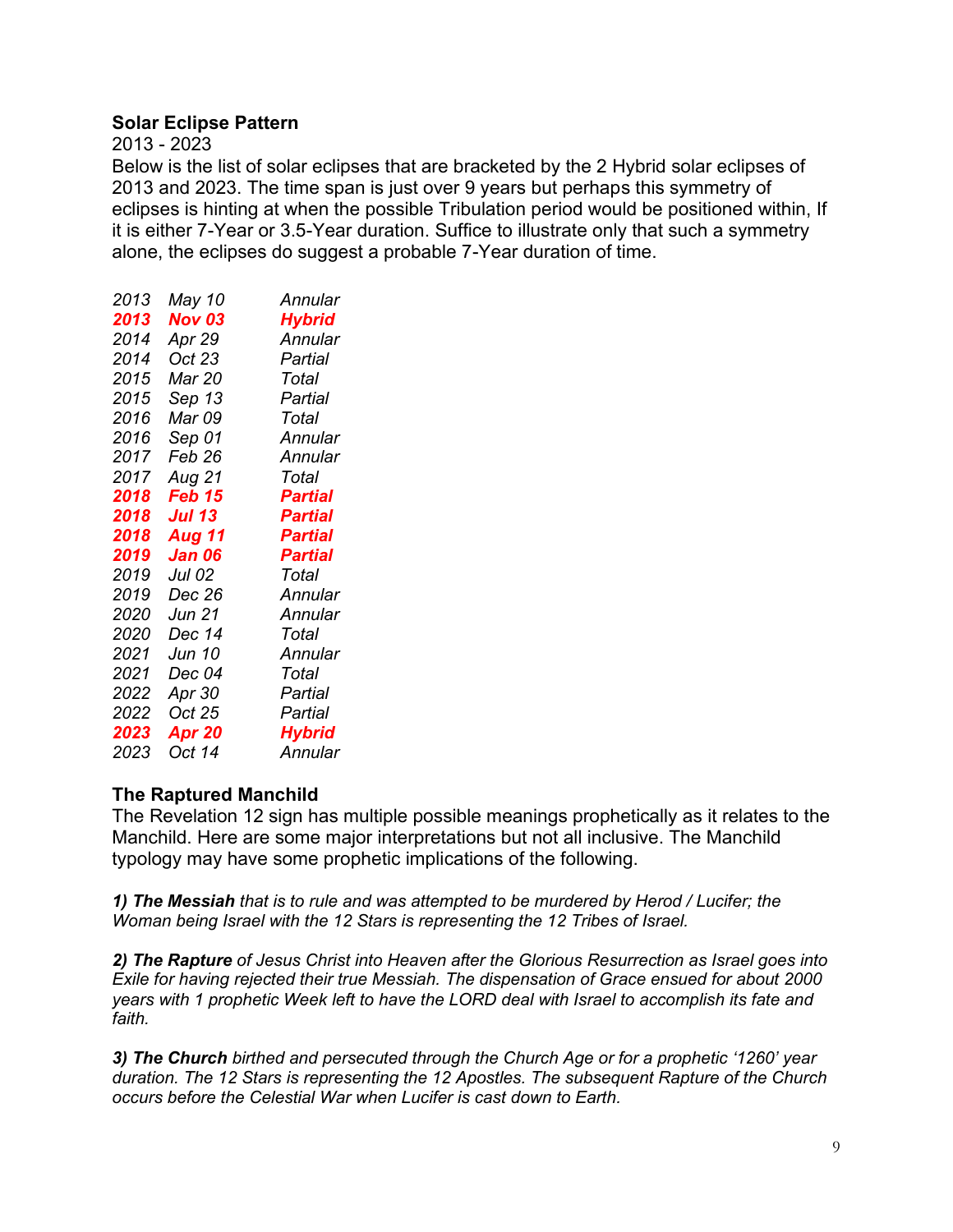*4) The Mid-Trib Rapture, of all those in Revelation 20 of that were martyred during Tribulation as Israel goes to Petra.*

# **3-30-3 Pattern**

The listings below are the day counts of the Revelation 12 Virgo signs as they occur near an eclipse. In some cases the actual day is in-between the noted dates as the 24 hour day progresses throughout the Earth's time zones.

*1) 3rd Day: after last Blood Moon of Tetrad, Sep 13, 2015 on the September 16th a Virgo sign occurs.*

*2) 30 Days: from Partial Solar Eclipse of Aug 11, 2018 on September 11/12, 2015 a Virgo sign occur.*

*3) 3 Months: from June 21, 2020 Annular Eclipse to September 19/20, 2020 a Virgo sign occurs.*

# **Jupiter**

As Jupiter plays an important role in the Virgo Sign, a short synopsis of its possible prophetic roots will be considered. In the ancient world, Jupiter was the Romanized version of the Greek Zeus, king of all the gods. Lightning bolts were attributed to him as the all-powerful Lord of the Heavens. His primary symbol was the eagle to which the Roman legions would ascribe to their standards with the eagle and thunderbolt. In Jewish tradition, Jupiter is ascribed to the Messiah and often called the 'King Planet'.

# **Saturn**

From ancient times, the word for the planet Saturn was Helios, the word for the 'sun'. This Planet has been associated with Chronos. In ancient mythology, it was depicted as a 3 headed entity or as a serpent coiling up on the 'world egg' as to allude to a birthing of a new time or 'Age'. Because of this association, it later on got eclipsed with a Titan named Cronus alluding to the god of time, Aion or Father Time and the Reaper of Death. It was believed before the Flood and/or during the Atlantean world, Saturn was much closer to Earth and thus was considered the 2<sup>nd</sup> Sun.

# **The Witness of Virgo**

Semitic civilizations referred to Saturn as god "El". The supreme deity was represented by a black cube as in the Muslim Ka'aba. In another forms and rituals ascribed to Saturn, it became associated with Satanic worship; the feast of *Saturnalia* or Christmas that involves the sacrifices of victims to Satan. The horned deity Pan represents Saturn to this day. This half-man half-goat 'beast' is considered one of the many depictions of Satan. According to the work and research of E. W. Bullinger, *The Witness of the Stars,* Bullinger asserts that the constellation Virgo is the first in the series of prophetic celestial witnesses of the cosmic storyline of the Zodiac. It is believed that YHVH has placed in the heavens these Signs to testify of the Plan of Redemption in the person of the 'Promised Seed of the Woman', that is the Messiah, Jesus Christ.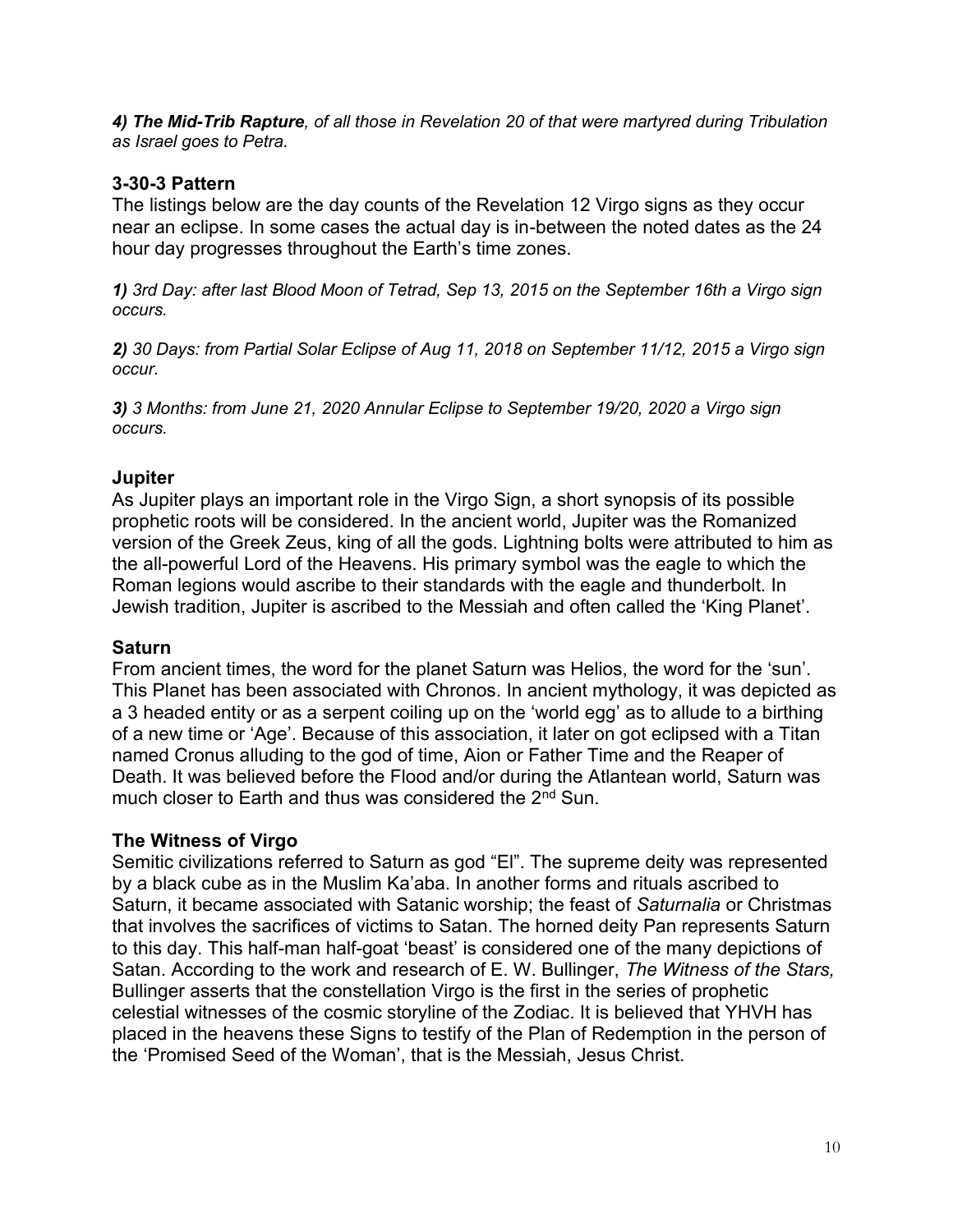Virgo, based on the name association and meanings with its composition, speaks of the Coming One, the 'Branch' with an emphasis on this  $1<sup>st</sup>$  coming. Leo is the conclusion of the 'Witness' in the stars and speaks of Jesus'  $2<sup>nd</sup>$  coming right before Lucifer, the dragon is evicted out of Heaven. Thus, Virgo is the beginning of the Zodiac and Leo is the conclusion of the divine celestial 'story'. It is this composition that is embodied in the Sphinx of the Giza Plateau for example.

The Sphinx has the body of Leo and the head of a woman or Virgin; a true composite of the entire Zodiac metaphor combined into one symbol. The Sphinx is also associated with the 3 Great Pyramids of Egypt that have been shown to mirror Orion's Belt and certain alignments of Planets at particular times. Most noticeably, the 3 Planets that 'mirror' the Pyramids' geometry and distance during the September 23, 2017 Virgo sign are Mercury, Mars and Venus. On the September 23, 2017, these 3 Planets compose the same exact 'angle' and distance as the Pyramids of Giza on Earth. They make up the 'crown' of Virgo in the constellation Leo, or as it were the 'Sphinx'.

In other words, part of the Virgo Sign in 2017 has a 'picture' and association with the sacred geometry of the Pyramids. As to its meaning and implication? That is for further research and study at this time. Nonetheless, at least Biblically and prophetically, Virgo or the 'Virgin' starts off the Zodiac or Mazzaroth that deals with the celestial conflict between the 'Seed of the Woman' the Messiah Jesus Christ of Israel and Lucifer as depicted in Genesis 3:15. This is called the '*Proto-Evangelium'*. The constellation itself has a woman holding a branch on her right hand and a basket of corn on her left hand. Virgo comes from the Latin 'virga' as in branch or shaft as in an ear of corn. In the Bible, the Messiah is often referred to as the Branch.

In the Bible, a 'Virgin' or Virgo is defined as being Israel, thus alluding to her 'Seed' as the coming Messiah. This obviously has prophetic overtones as in the 'seed of Abraham' as women do not carry biologically the seed but the men do. This imagery is full of prophetic connotations, foremost that the Messiah would come forth from a Virgin as Isaiah 9 predicted. It also has a connotation to the Bride of Christ. Virgo contains 110 stars, one of the 1st magnitude, six of the 3rd; ten of the 4th, etc. The brightest star in Virgo (a) is *Tsemech* in Hebrew. There are twenty Hebrew words translated 'Branch', but only *Tsemech* is used exclusively of the Messiah.

One of the key stars in Virgo is *Al Zimach* in Arabic, which means the 'Branch' also. This star is in the ear of corn which she holds in her left hand. Presently, the same star's name comes from the modern Latin name, Spica, which means an ear of corn. Spica alludes to the harvest that the Messiah or Branch will procure as He comes forth from a Virgin, birthed and raptured to Heaven awaiting His enemies to be made footstools. In the meanwhile, there is conflict with the Dragon. It is Lucifer who is making war with the 'Woman', be it Israel and/or the Church to destroy them until Christ Jesus returns at His 2<sup>nd</sup> coming.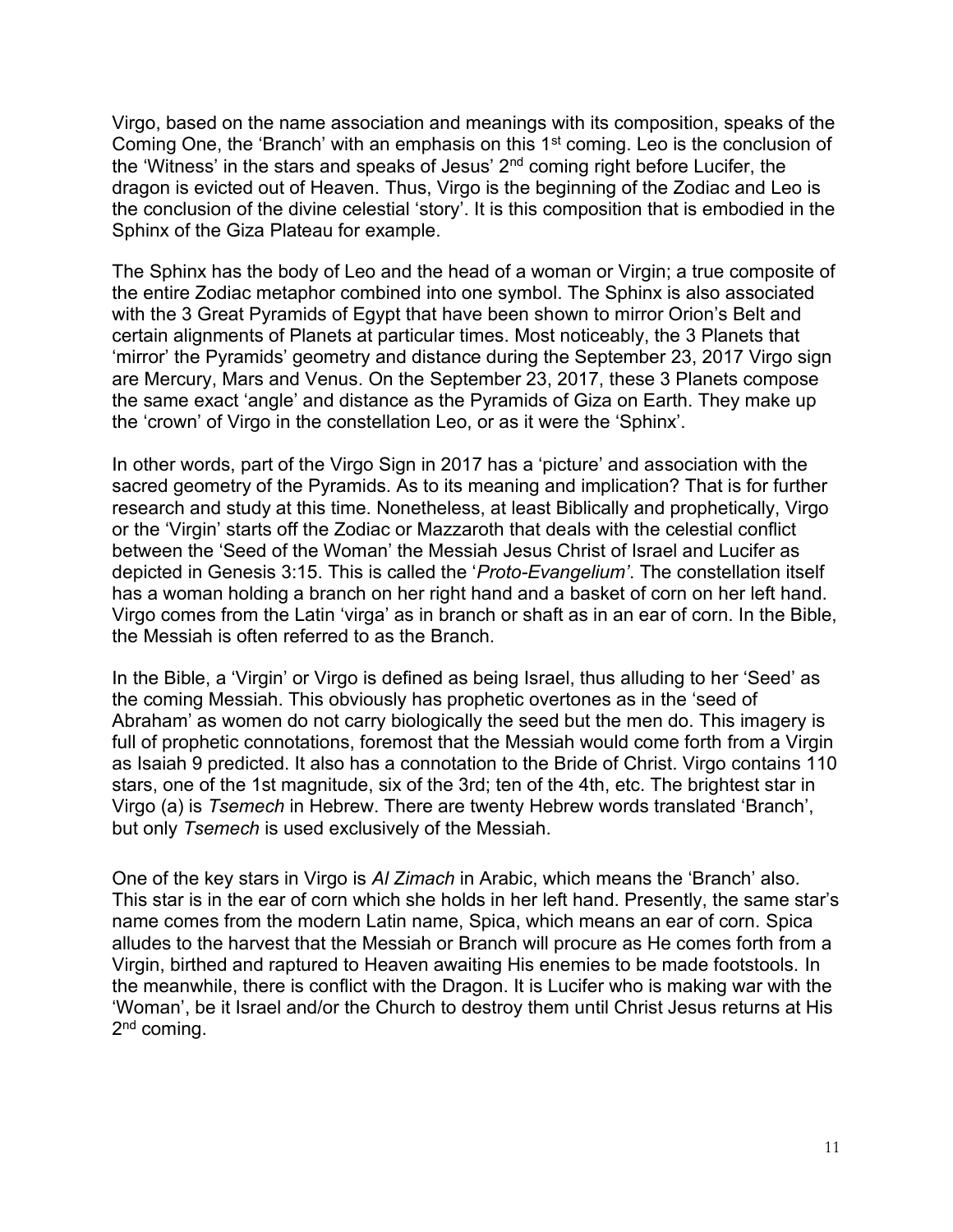## **The Revelation Sign: 2017**

At that time, Jesus will come as the Lion of the Tribe of Judah to conquer, vanquish Lucifer progressively out of the Heaven, the 'Air', Earth, to the Bottomless Pit and eventually to the eternal Lake of Fire. As noted, precisely on only 4 occasions since 2000 to 2025 will the Moon have been or will be under the Feet and the Sun in the Head regions in Virgo but not unlike the composition that occurs in Virgo sign of 2017. Yet out of all the years, only on 3 occasions has a 'birthing' type occurred, as with a planet and only one planet is associated with a serpent symbology is Saturn in 2012 and 2017. In 2012, Saturn was 'birthed' out of Virgo and in 2017 and Saturn will be in the sign of Ophiuchus-Serpens. Out of these 3 planet 'birthings', only the one occurring in 2017 is when the Moon is under the Feet and the Sun 'clothes' Virgo with the Sun.

Saturn is indeed associated with a 'dragon' or serpent as Saturn is at Ophiuchus/Serpens just above the Ecliptic. The consideration of what is under the feet will constitute having the Moon directly in the vicinity of the feet of Virgo, above the Ecliptic. What constitutes a 'birthing' is when a planets traverses in-between the legs of Virgo. What the 2017 Virgo sign has in terms of differences from the other 4 Virgo signs of 2001-2015-2018-2020 is that Jupiter is 'birthed', not Mercury or Saturn. Jupiter is 'Birthed" on September 9, 2017 to be precise in Virgo.

Lastly in 2017, there are 2 interpretation of how the 12 Stars could be counted. The 9 starts that are in the Head of Virgo itself. The stars of Leo which are 9, plus the 3 planet alignments of Mercury, Mars and Venus to make a total of 12 'stars' on Virgo's 'head'. Thus all 3 constellations, Leo, Virgo and Serpens-Ophiuchus could be a continuous 'Sign' linked together by astronomical symbology exactly depicted as in Revelation 12. If the Revelation 12 heavenly sign of the Women with the Sun, Moon and Stars does correlate to the 2017 alignments, then the 'Sign' itself is prescribing a possible Rapture scenario to take place before the expulsion of Lucifer occurs.

The Bible teaches that Lucifer still has access to the Civil Court in Heaven, as the Accuser of the Brethren. Soon thereafter, there will be an all-out Satanic assault in Heaven, a 'Celestial War' by Lucifer and his Fallen Angels but will be cast out of his current authority as the 'Prince of the Power of the Air'. This Celestial War perhaps will mirror and perhaps follow after the Psalm 83 War or the Gog-Magog evasion of Israel as Ezekiel 38-39 describes. As noted, t is interesting that when the Rapture does take place, it will be in the 'Air' the very territory of Lucifer that the LORD has not only redeems his Bride, His Church, the Earth, all of fallen Creation but the very territory that once Lucifer had dominion over.

The Tribulation period is all about 'wrath' or judgment befalling on Lucifer and his kingdom on Earth, not the Church. A theory presented here for this study is one that has not been given much attention to. The theory is that possibility, the *Year of Jubilee* could correlate to the start of the Tribulation Period. The *Year of Jubilee,* by some calculations, would start on the New Religious year that would correspond to the Jewish year 5776, the 'Year of Light' and as in 1776 with the ringing of 'freedom and liberty'. This notion couldn't be further from the truth with respect to what is coming Biblically.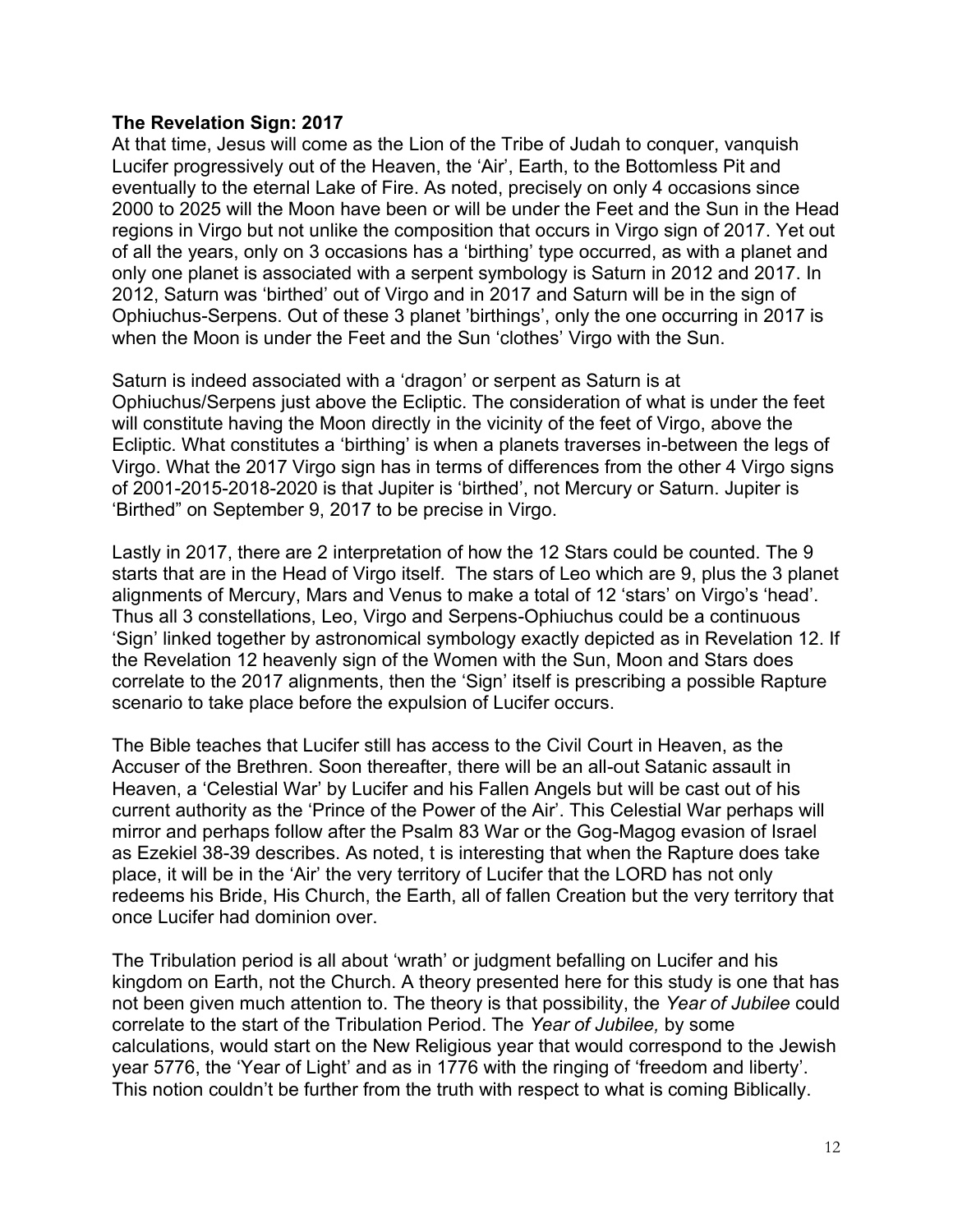## **The Rapture Zone**

It will initially be composed and presented as the possible New Age of Peace once the Earth will have been rid of the Christian Church by the Rapture. On the contrary, through deception, it will be a 'false' peace to trick Israel into accepting the AntiChrist as the long-awaited Messiah of Israel. For the purposes of this study and based on the patterns presented, the illustration will assume that the Confirming of the Covenant is with the AntiChrist and a coalition of other nations that lasts 7 Years, but the designated dates are speculative. The 2nd aspect of this theory is that the Ezekiel 38 War will ensue after the Psalm 83 War. There might not be a prolonged gap in-between these 2 major regional wars still to be fought over for Israel.

This notion is primarily ascertained due in part to the Tetrad of 2014-15. The Tetrads pattern occurs on the Passover and Tabernacles feast days have always marked a great prophetic fulfillment concerning the nation of Israel. The Ezekiel 38-39 War, in which the coalition is led by Russia and the outer-ring Muslims nations will nonetheless be thwarted supernaturally by YHVH. This will get Israel's attention as they operate on 'Signs and Wonders'. Perhaps this time window of 5776 corresponds to the possible start of the 7-Year Tribulation period at some point or soon thereafter as the Bride of Christ goes up while the nuclear exchanges of the Isaiah 17 destruction descend down on Damascus or the Psalm 83 War starts.

Then the inner-ring of Muslim confederated nations retaliates with the Psalm 83 War in particular. The AntiChrist would be Confirming of the Covenant ensuring this Peace and Security to Israel based on the supernatural deliverance of Israel by the LORD but takes full credit by his lying wonders. This 'Confirming' would be between Israel, the AntiChrist and with the 'Many' after the Rapture. The time period thereafter could possibly be when the Gog-Magog Ezekiel 38 War would follow thereafter when Israel, having secured a sense of 'Peace and Security' relaxes its guard.

This is based as to how some interpret the End-Times. Also, as some see it, this time could be when the Jubilee Year is proclaimed and a new global digital monetary system 'Mark of the Beast' starts after the collapse of the current financial order. This speculative timeline presented in this study would approximate the 7-Year long Tribulation Period needed to burn the nuclear weapons for fuel in Israel. Perhaps the AntiChrist will take some or all credit for 'saving' Israel supernaturally after the Gog-Magog War. Then at a certain 'midpoint' the AntiChrist will break the Covenant and demand worship as God. He will the initiate the reign of terror upon Israel and the world.

The Revelation 12 Virgo Sign patterns, the solar and lunar eclipse patterns, and the planetary alignments in 2017 perhaps have something cosmological about these scenarios. They could be a glimpse as to just how soon the world will see the Rapture of the Church and the last prophetic week of Daniel being fulfilled. Prophetically, what is to follow is World War 3, the Great Celestial War in Heaven, and the Tribulation period. Concerning the Virgo Sign in 2017, it has often been written that the Bride of Christ and Satan cannot be in Heaven at the same time. There have been many excellent papers discoursing how at the time of the Rapture, as the Bride of Christ goes up, Satan comes down to earth.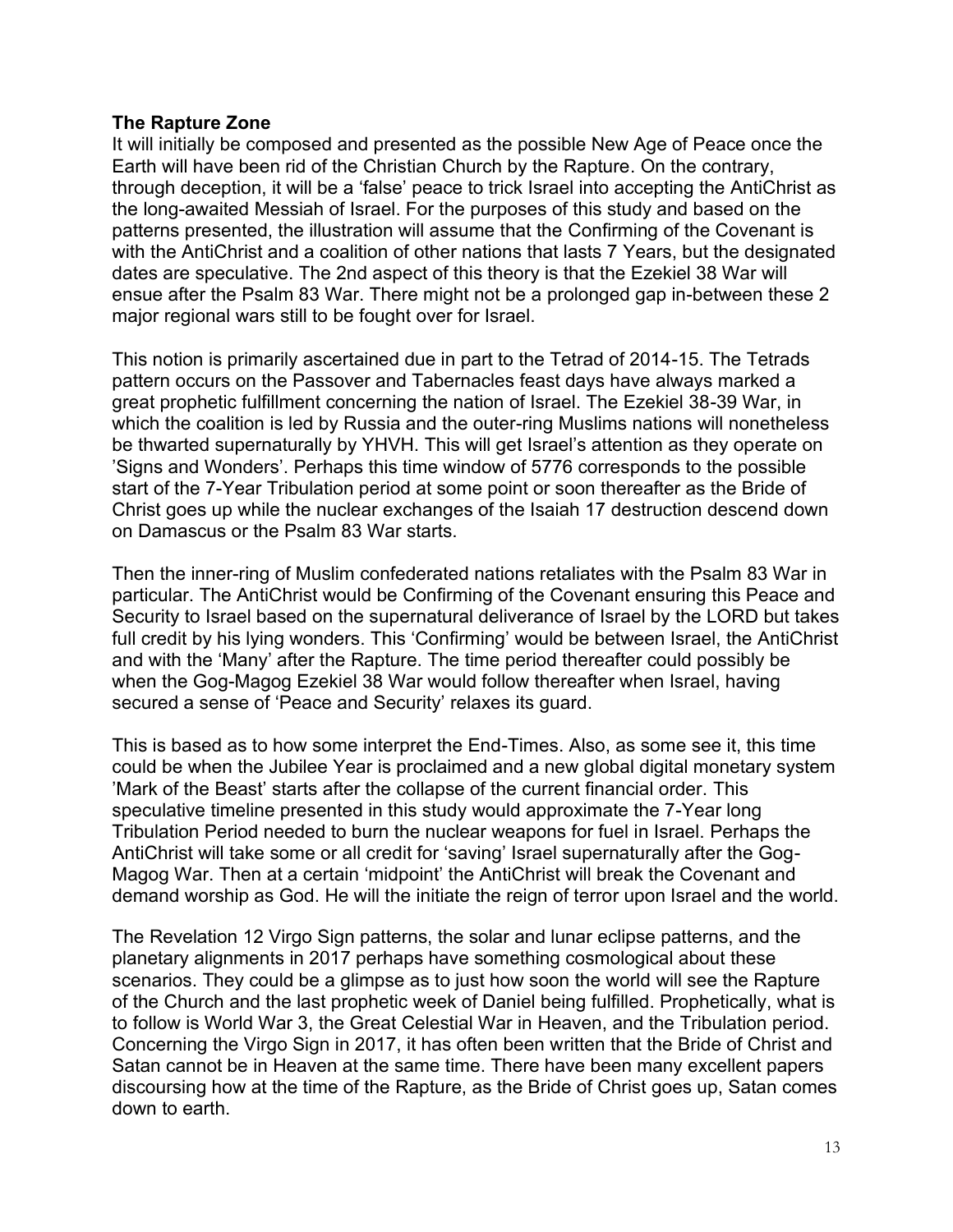## **Adjudication of the Accuser**

As noted, the Virgo Sign could correlate to such a point in time that Lucifer is expelled from Heaven as it this depicted in Revelation 12. Thus, many believe in a pre-wrath or mid-tribulation Rapture of the Church because 2017 appears to be the midpoint of the Tribulation. This study suggests that the initial Rapture of the Bride of Christ occurs prior to this event. In the context and language of Revelation chapter 4 the context in the Greek portrays a court room scene. The technical definition of adjudication is the 'legal process by which an arbiter or judge reviews evidence and argumentation.

This includes legal reasoning set forth by opposing parties or litigants to come to a decision which determines rights and obligations between the parties involved.' On closer examination regarding the context of the scene in Revelation 4, John is called up or raptured. By some interpretations, Revelation chapter 4 is the Rapture of the Church of Christ as depicted by the Apostle John's call to '*come up here'*. It would stand to reason that, metaphorically John represent the Bride as he was the only one spared of life and limb not unlike the rest of the Apostles that where martyred. At a Passover table, the order is determined by age. John was the youngest of the Apostles and also the one of whom the LORD said that 'he loved' and we see John resting his head on Jesus at the LORD's Supper.

Now whether this adjudication is before the Bema Seat evaluation of the Saints for the Rewards or after the Bridal Chamber that remains to be seen. Perhaps after such, the business of the Accuser of the Brethren has to be settled once for all. Revelation 4 is the scene of the Judicial Court Room of the LORD. This is where after the Rapture at some point, there is seen the 24 Elders seated with Crowns around the Throne of the LORD.

This study argues that the Rapture, not only serves to unite the Bride of Christ with the Glorified Christ, but that it will serve to adjudicate the Bride and pronounce the sentencing upon Lucifer. This sentencing constitutes the Seal judgments read by Jesus. This fallen Cherub Angel, Lucifer who is that dragon, Satan is currently operating as the '*Accuser of the Brethren'*, in legal terms. The Rapture will thus also serve to legally, once and for all adjudicate the Bride and pronounce judgment against Lucifer; to expunge Lucifer from the Courts of the LORD eternally. But for this to happen, the Defendant or the 'accused', the Bride, the Saints of the Most High God collectively has to be present to witness the sentencing by the Groom, Jesus.

It is the risen and glorified Jesus Christ as now Judge that will officiate this pronouncement or adjudication against Lucifer in the Celestial Courtroom. In fact, it will be the very Judge Himself, worthy that will break the Seals and open the Scroll of Judgment against Lucifer and the world because of He alone overcame sin, death, and Lucifer at Calvary. It is Jesus alone that has the keys of Death and Hell. In one aspect, such a judgment against Lucifer is for the mistreatment of Jesus as He was sentenced to a torturous Cross and for His People throughout the ages. Jesus will hold the world accountable for such gross barbarism of torture, discrimination against His People, and martyrdom of millions that constituted His Bride.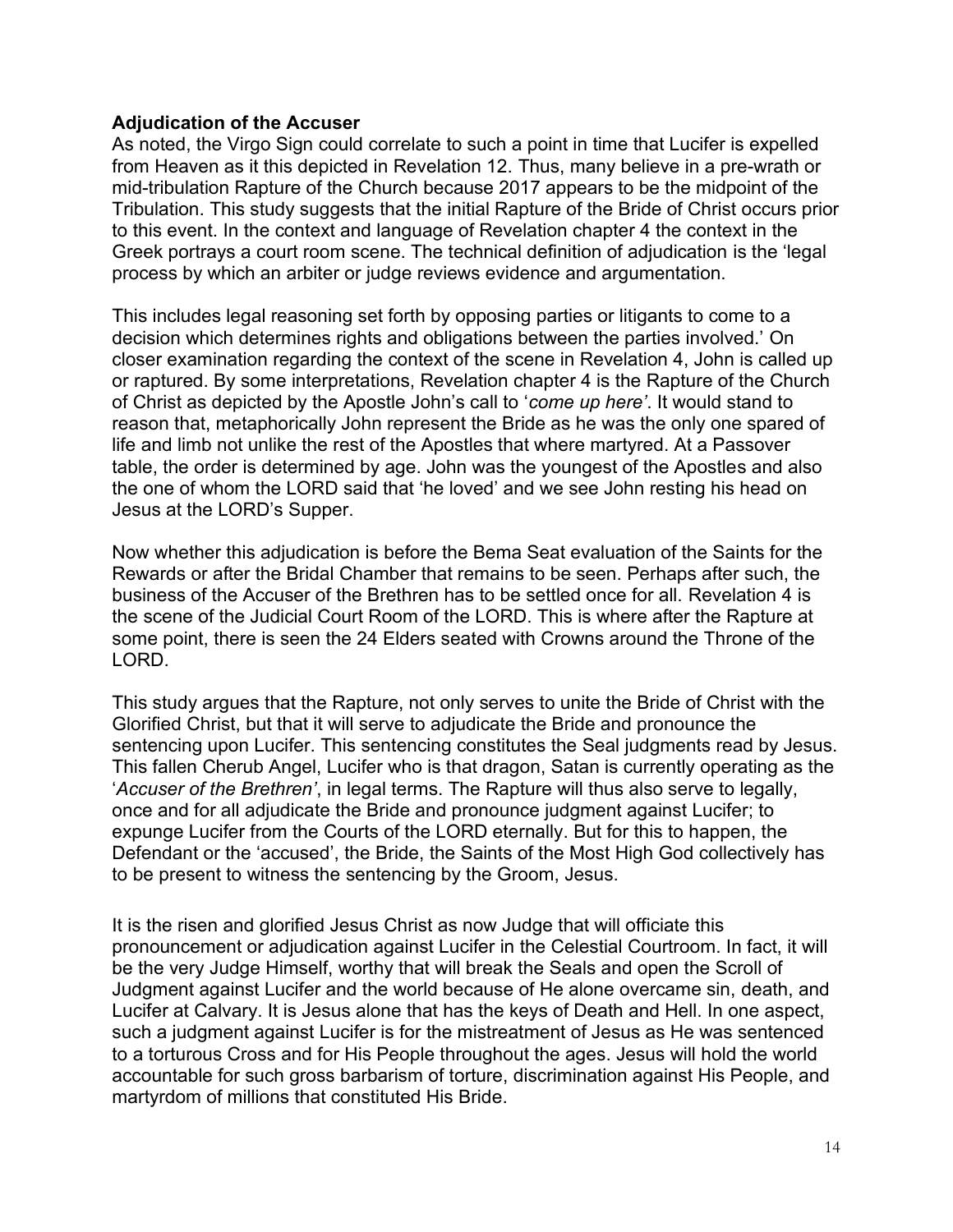Because of the shed blood of Jesus on the cross, sin was paid for then. Humanity was not only redeemed then and there, but the LORD provided beyond measure the Sanctification and Glorification to be had at the time of the Resurrection and Rapture or the 'Blessed Hope' as it is referred to by the Apostle Paul. At the time of the Rapture, it is when the Glorification is given out in proportion to the degree of Sanctification at the Bema Seat of Christ.

When the Bride then sits around the Throne, it will be time to fulfill Christ's words of *John 12:31* that *'Now is the time for judgment on this world; now the prince of this world (Lucifer) will be driven out.'* Thus, the Accuser, Lucifer and the Accused, the Bride have to be present for this to happen. It may be the time where Psalm 23 states, *'You prepare a table before me in the presence of my enemies' and from Revelation 3:9-10 'I will make those who are of the synagogue of Satan, who claim to be Jews though they are not, but are liars—I will make them come and fall down at your feet and acknowledge that I have loved you. Since you have kept my command to endure patiently, I will also keep you from the hour of trial that is going to come on the whole world to test the inhabitants of the Earth'.*

At that time, the Bride as the Defendant having been vindicated by the Blood of the Lamb, the Judge Himself will thus begin to pronounce judgment on the Accuser of the Bride, Lucifer. Thus the commencement of the breaking of the Scroll of Seals is only done and can only be done by that person that, as a perfect genetic human, never sinned and has the legal right and authority to do so, the 2<sup>nd</sup> Adam. In fact, it has to be of a royal authority, that of a King. Thus, Jesus Christ having no sin and having died in place of Adam's race took the Wrath of GOD upon Himself.

Jesus bodily rose from the grave and now has all power and authority to break the Seals and execute the Wrath of GOD and of the Lamb as a human man not only on Lucifer but the wicked world that has chosen to follow his ways as John 12:31 states. As the Bible states, what the Enemy meant for evil, YHVH uses it for the good. The very instrument of death, the cross that Lucifer thought would destroy the Son of GOD and His Plan of Redemption was the very instrument used to instead destroy Lucifer, sin, death and evil.

This is one reason why Lucifer loathes Humanity, because it took 1 human to seal his demise. Once the breaking of the Seals begins, many believe it will be the time that will correlate to the literal Tribulation period. The typology of event that suggest the breaking of the Seals having occurred are just types and forerunners. Regardless, at some point, the physical and permanent expulsion of Lucifer from any access to the Heavenly portal of Glory will occur. This is when in Revelation 12 Virgo Sign perhaps depicts the actual event unfold.